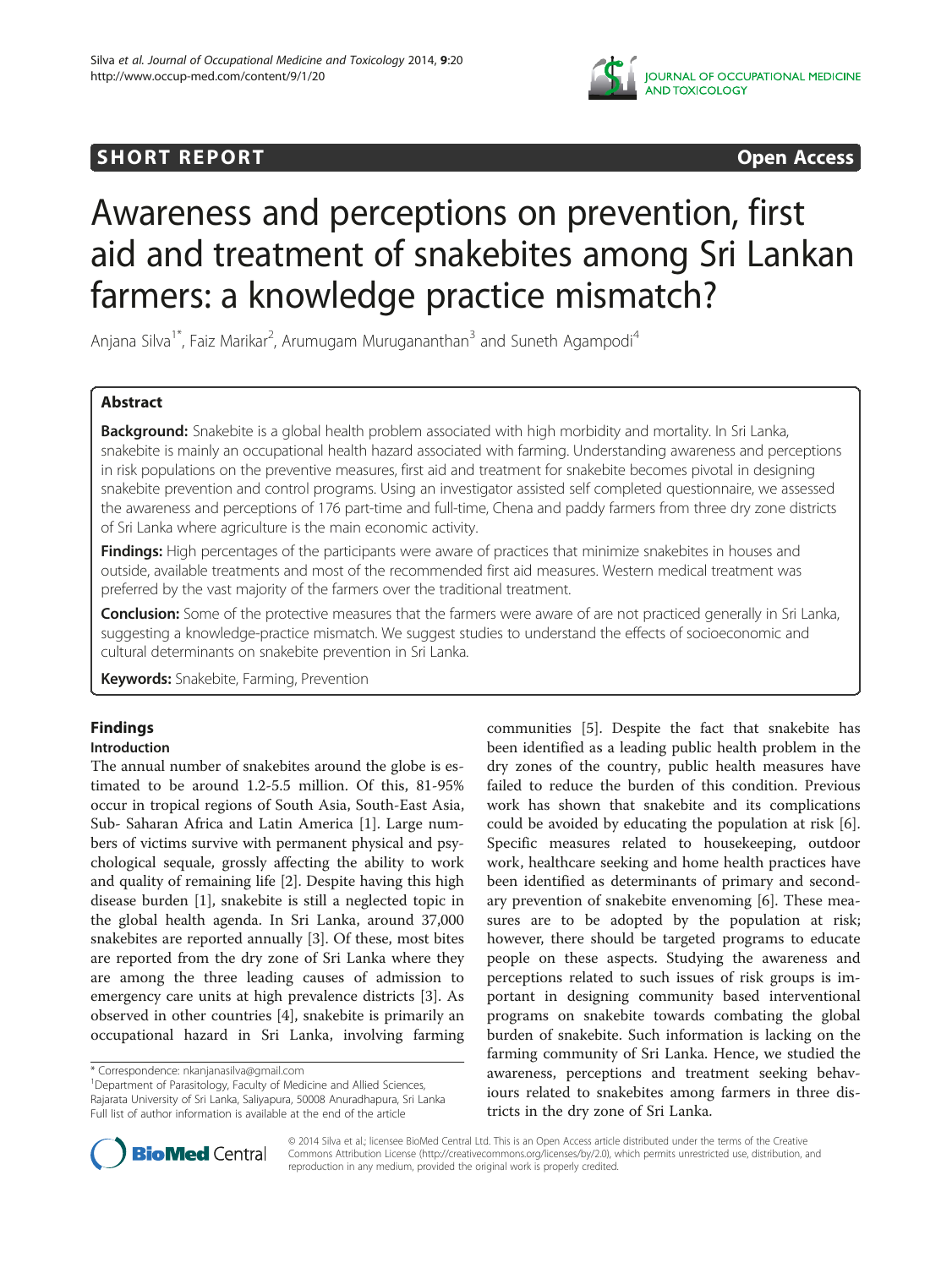#### **Methods**

The study was conducted with the participation of 176 part-time and full-time, Chena and paddy farmers from Anuradhapura, Vavuniya and Jaffna districts of Sri Lanka, during July 2011 – November 2011. In all three districts, agriculture is the main economic activity. Snakebite has been reported as a leading public health problem in all study districts. Anuradhapura is the district with the highest burden of snakebite in Sri Lanka. Convenience sampling was adopted for this study and farmers were approached through farming organizations. An investigator assisted self completed questionnaire in Singhalese and Tamil languages was used for data collection. The validity of the translation was independently assessed by two observers competent in both languages. Relevant demographic data, awareness and perceptions on the venomous snakes in the area, first aid practices for snakebite, snakebite prevention and treatment were assessed via the questionnaire. The conduct of the study was approved by the Ethics Review Committee, Rajarata University of Sri Lanka. Verbal consent was sought from all participants prior to the participation.

#### Results and Discussion

Participants of this study included 100 males (56.8%) and 76 females (43.2%), in the age range 16 - 70 years (mean 42 years, SD: 11 years), from Anuradhapura  $(n = 109)$ , Jaffna  $(n = 45)$  and Vavuniya  $(n = 22)$  districts of Sri Lanka. The highest school education level of the participants was below grade 10 (26.7%), grade 10 - 12 (33.5%) and above grade 12 (39.8%). Both full time farmers (60.2%) and part time farmers (39.8%) were among the study participants. Interestingly, 30 farmers (17%) had a previous history of snakebite showing the magnitude of the burden of snakebite for farmers in this area. Table 1 describes the awareness and perceptions assessed on various aspects related to snakebites. A high percentage of the participants were aware of most of the recommended first aid measures. However, it was evident that a very high percentage of participants prefer the application of a tourniquet as a first aid measure following snakebite. This practice, although considered a dangerous first aid measure [7], has been observed among nearly 50% of viper bite victims in Sri Lanka [8].

Table 1 Awareness and perceptions of the 176 participant farmers on snakes, first aid, treatment and prevention of snakebites

| Awareness/perception                                                                         | Number of participants responded | <b>Yes</b>  | No          |
|----------------------------------------------------------------------------------------------|----------------------------------|-------------|-------------|
| <b>Venomous Snakes</b>                                                                       |                                  |             |             |
| Most of the snakes in Sri Lanka are non-venomous                                             | 176                              | 131 (74.4%) | 45 (25.6%)  |
| <b>First aid</b>                                                                             |                                  |             |             |
| Bitten part of the body should be kept immobilized                                           | 171                              | 153 (89.5%) | 18 (10.5%)  |
| Bitten site should not be excised                                                            | 173                              | 138 (79.8%) | 35 (20.2%)  |
| Aspirin should not be given for pain relief                                                  | 169                              | 131 (77.5%) | 38 (22.5%)  |
| Beverages containing alcohol should not be given to the patient for pain relief              | 172                              | 153 (89.0%) | 19 (11.0%)  |
| Application of tight band (tourniquet) proximal to the site of bite                          | 171                              | 128 (74.9%) | 43 (25.1%)  |
| <b>Treatment</b>                                                                             |                                  |             |             |
| Capturing of the offending snake for identification is not essential in treating the patient | 175                              | 62 (35.4%)  | 113 (64.6%) |
| Snakebites can be successfully treated in Sri Lanka                                          | 169                              | 126 (74.6%) | 43 (25.4%)  |
| Antivenom is available only in some hospitals in Sri Lanka                                   | 169                              | 148 (87.6%) | 21 (12.4%)  |
| <b>Preventive measures</b>                                                                   |                                  |             |             |
| Avoiding of storing paddy harvest inside houses                                              | 172                              | 143 (83.1%) | 29 (16.9%)  |
| Controlling rodents inside the houses                                                        | 175                              | 173 (98.9%) | $2(1.1\%)$  |
| Storing firewood outside the houses                                                          | 165                              | 125 (75.8%) | 40 (24.2%)  |
| Clearing an area, devoid of leaf litter and grass around the houses                          | 174                              | 171 (98.3%) | 3(1.7%)     |
| Tapping the ground with a stick, while walking outside at dusk                               | 168                              | 142 (84.5%) | 26 (15.5%)  |
| Carring a torch or a flame while walking outside at dusk                                     | 176                              | 175 (99.4%) | $1(0.6\%)$  |
| Wearing protective shoes while walking outside at dusk and while farming activities          | 171                              | 160 (93.6%) | 11 (6.4%)   |
| Preferred treatment method                                                                   |                                  |             |             |
| Native/Ayurveda treatment                                                                    |                                  | 20 (11.5%)  |             |
| Western treatment from a government hospital                                                 |                                  | 151 (86.8%) |             |
| No special preference for one treatment method                                               |                                  | 3(1.7%)     |             |